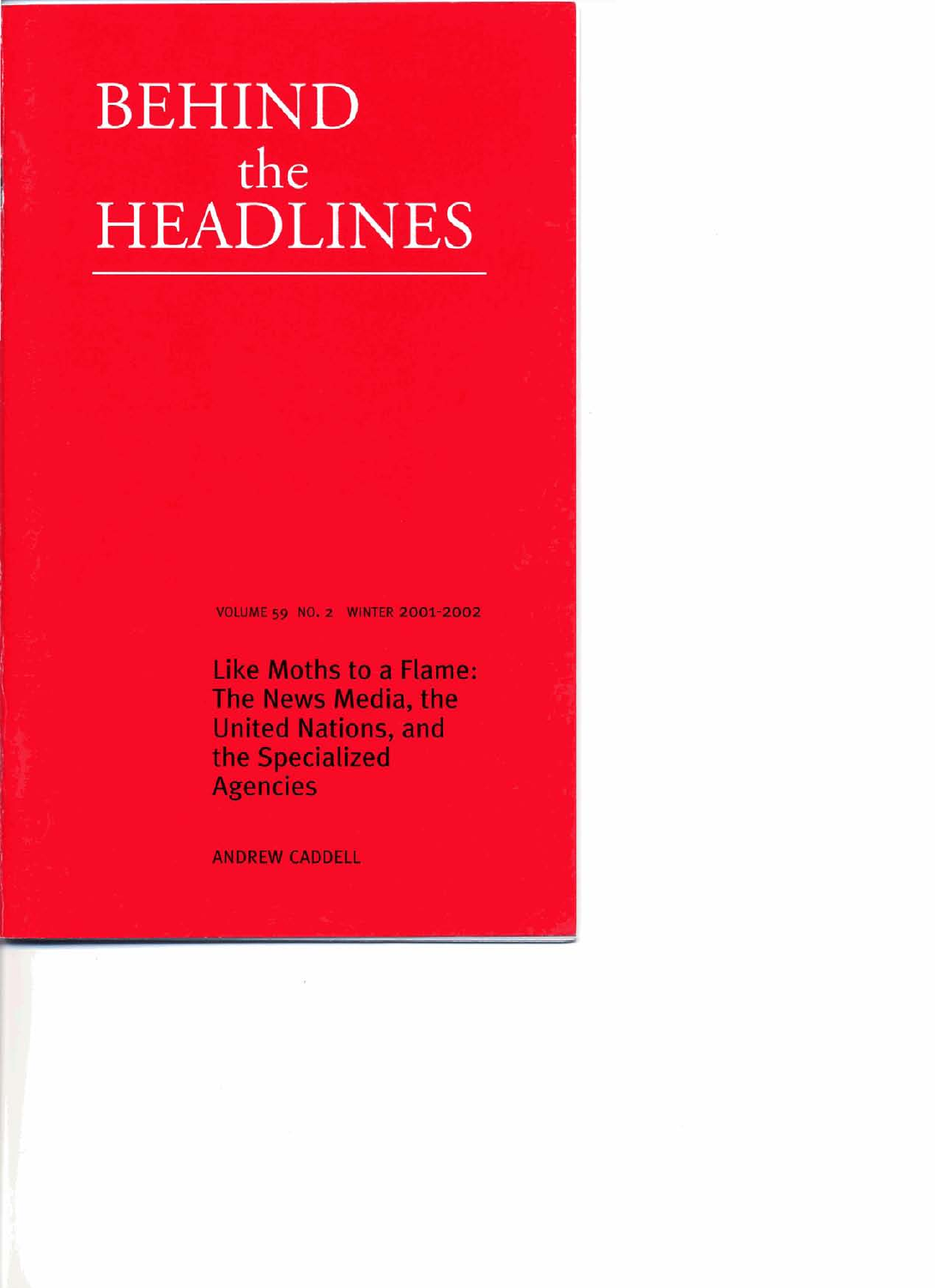Contributions on topical foreign policy, international affairs and global issues should be addressed to: *Behind the Headlines,* clip. Glendon Hall, 2275 Bayview Avenue Toronto, Canada M4N 3M6 Telephone: 416-487-6830 Facsimile: 416-487-6831 E-mail: mailbox@ciia.org Submissions, typed double spaced, with a minimum number of endnotes, must not exceed 6,000 words.

The mission of the Canadian Institute of International Affairs is to promote an understanding of international affairs and Canada's role in a changing world by providing interested Canadians with a non-partisan, nation-wide forum for informed discussion, analysis, and debate. The Institute as such is precluded by its constitution from expressing an institutional opinion on any aspect of world affairs. The views expressed in *Behind the Headlines* are therefore those of the authors alone.

 2003 Canadian Institute of International Affairs

Published quarterly \$4.95 per single issue \$19.95 per year (Canadian addresses add 7% GST) GST Registration No. R106861610

Date of issue — January 2003 ISSN 0005-7983 Publications Mail Registration No. 09880

Co-editors:

Gayle Fraser Michelle Rossi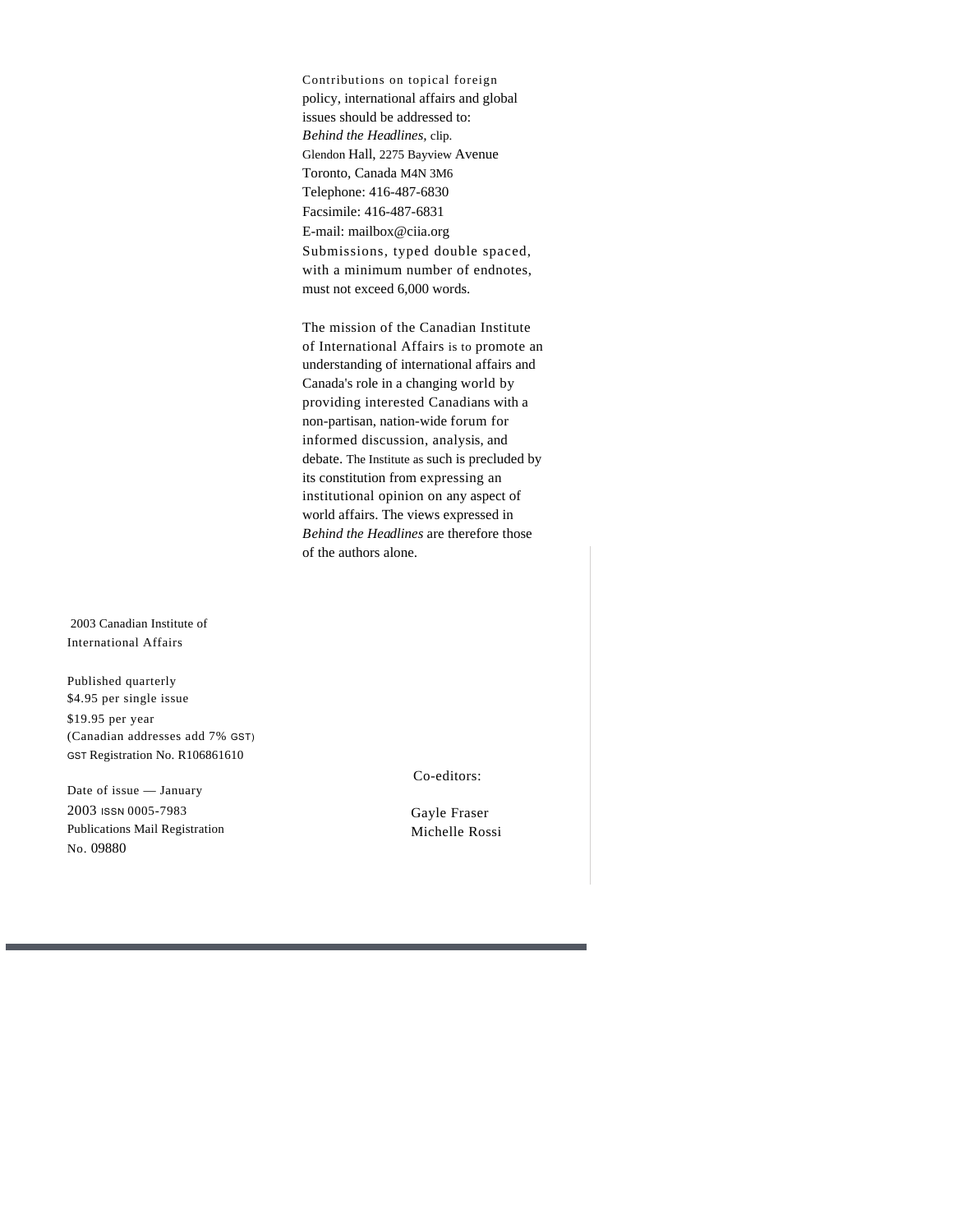### Like Moths to a Flame: The News Media, the United Nations, and the Specialized Agencies

#### ANDREW CADDELL

The way the world receives the news began to change in 1980 with the transmission of the first signals of a little-known broadcaster based in Atlanta, Georgia. At 6:00 pm EDT on 1 June 1980, the words from a producer, 'Tak he way the world receives the news began to change in 1980 with the transmission of the first signals of a little-known broadcaster based in Atlanta, Georgia. At 6:00 pm EDT on 1 York,' were followed by those of the announcers: 'Good evening, I'm David Walker ... and I'm Lois Hart.'' The Cable News Network — or ` The News Channel,' as it was originally called - was on the air. In that instant, 24-hour-a-day satellite television news was born. It would eventually alter the face of journalism and gradually change diplomacy in the industrialized world.

Over the next few years, CNN took on an influence far greater than any conventional television network. Described as the 'sixteenth member of the Security Council' by former UN Secretary-General Boutros Boutros-Ghali,<sup>2</sup> it and the other global news media began to act as the barometers or filters of what was valid, valuable, or appealing for the powerful people who tuned in to watch.

As with any profitable commercial venture, CNN spawned global imitators in many languages - BBC World, DeutscheWelle satellite, SkyNews, CBC Newsworld, NHK International, among them. The CNN effect' (defined as the 'loss of policy control to the news media') began to proliferate. With time, its impact was felt in humanitarian organizations overseeing complex human emergencies. Once nongovernmental organizations (NGOS) found success in promoting

ANDREW CADDELL has been a broadcast journalist and an adviser to political leaders in Quebec, Newfoundland, and Ontario and to the Canadian government. From 1996 to 2000, he worked for the World Health Organization in Geneva and for UNICEF in Geneva, Macedonia, and Bangladesh. He is an adviser with the Department of Foreign Affairs and International Trade in Ottawa. He may be reached at pipson52@hotmail.com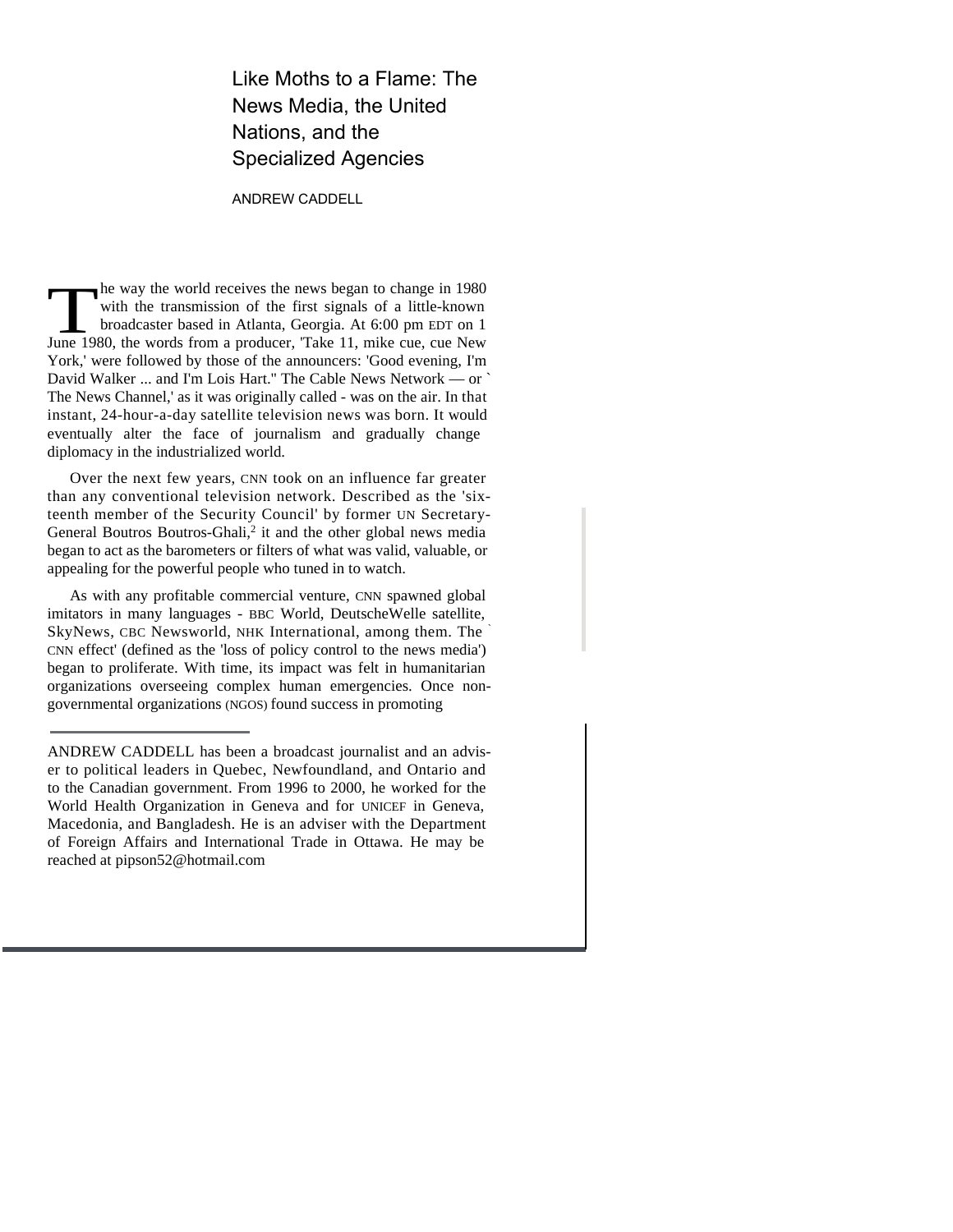their work through extensive use of public relations techniques and the electronic news media, the larger UN organizations and agencies began to follow their lead.

Gradually, the notion of media 'agenda-shaping' was no longer an issue: what mattered in the assessment of many analysts was the degree to which the media shaped the agendas of political leaders. The network with the strange name became a 'must-see' for heads of government and heads of state around the world, many of them declaring that CNN's reporters were more useful, informative, and effective than most diplomats could ever be.

As the media extended their reach, the mandates of some of the international organizations began to change. This phenomenon was dubbed 'mandate creep' by those in the UN system. With no clear parameters, and desperately in need of funding for programmes to sustain them, UN organizations and agencies moved into those areas that produced optimum attention and extra-budgetary funding, regardless of their respective mandates.

To complicate matters further, the dominance of the satellite news networks has led many 'mainstream' media to reduce their coverage of international affairs, shrinking the 'window of opportunity' for public attention. And a plethora of NGOs now compete with the UN for the same donor funding from industrialized countries and individuals. From CARE to OXFAM to Save the Children, the competition for donor funds and 'share of mind' is enormous in a multibillion dollar 'business' to serve the least advantaged of this world.

#### THE. FALL OF THE WALL

One of the first important events in the expansion of the global media occurred on a cold November night in Germany in 1989: the Berlin Wall was breached and then attacked by thousands of East and West Germans. And television was there to record it. The fall of the Berlin Wall could be seen as a metaphor for the communist system and the crumbling Soviet empire itself. In short, it was 'a television moment.' Amplifying its importance was the fact that it was broadcast live' into boardrooms, homes, and cafes around the world. If one event can be said to have proved to people that 'real history' could occur in 'real time,' this was it.

But with the fall of the wall came a change in the way the media reported the news: where the prism of the cold war once shaped information, the absence of that dominant geopolitical issue rendered some stories irrelevant to editors in major centres. Political developments that might have merited attention within the context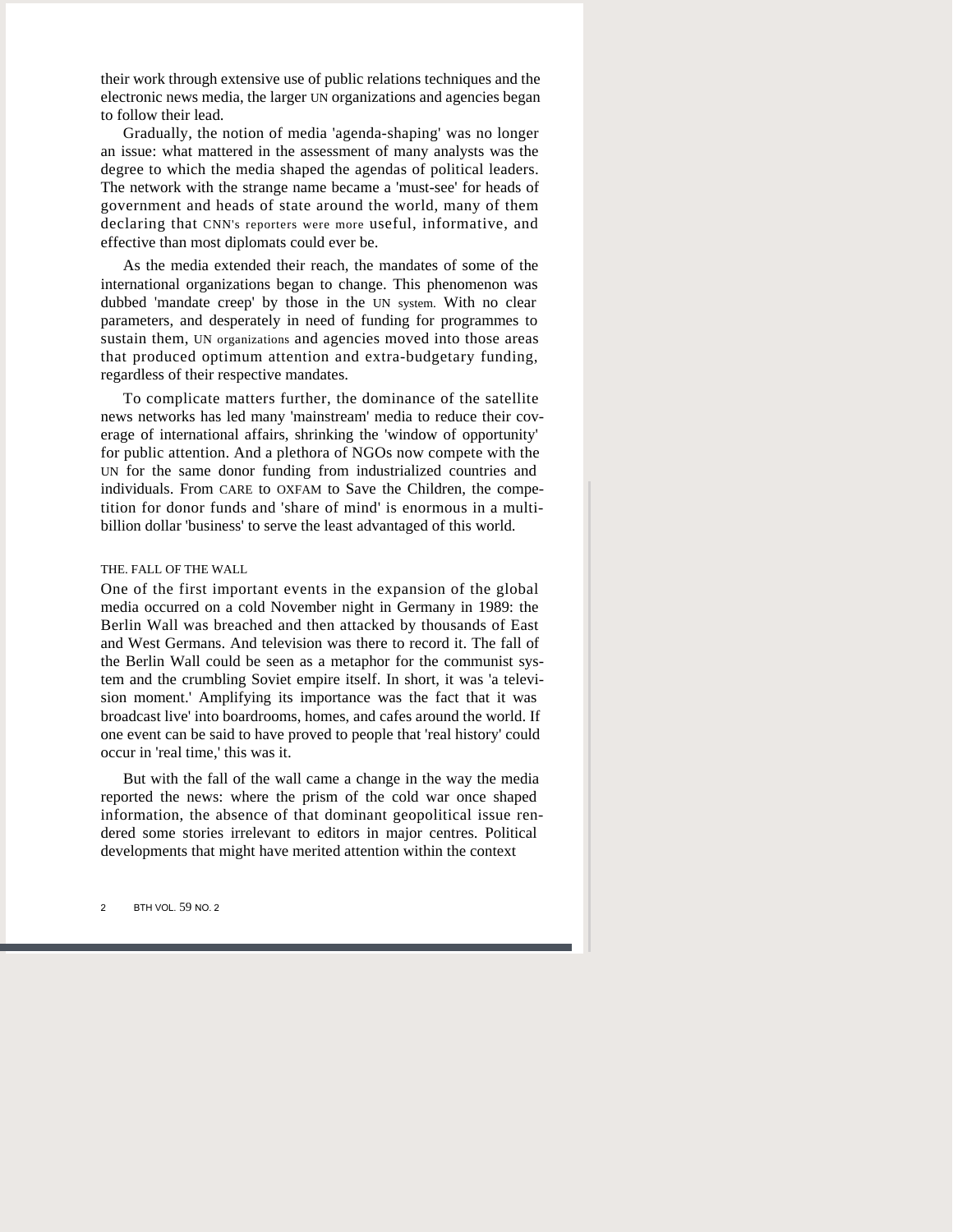of East-West friction were now less compelling. 'Now a coup d'etat in an African country is still a coup in an African country,' said Bernard Gwertzman (former editor of the *New York Times).* As a news story it's marginal ... do you need to report it?''

#### `LONG-TERM WORK DOESN'T INTEREST YOU'

In the post cold—war environment, the media have had a complicated relationship with humanitarian operations. Famine in Africa, earthquakes in Mexico, and floods in India all grabbed headlines and coverage as events in remote places became more accessible. But there has been no rapid expansion of international coverage of humanitarian work outside of complex emergencies or disasters.

When the electronic media acquired the ability to go almost anywhere in the world, the optimistic observer expected that they would do so. But expectations of a new 'golden age' of international television reporting were never fulfilled, in part because of problems with transporting equipment, travel costs, and the risks of going into dangerous places. As Anne Winter, a UN worker, has written, there is so little context-based reporting on television that 'coverage of emergencies in the developing world will clearly take precedence over the less spectacular long-term development concerns. This reinforces the common perception in the public mind that the emergency situation in developing countries is the normal state of affairs."

Boutros-Ghali once told a reporter: long-term work doesn't interest you because the span of attention of the public is limited. Out of 20 peacekeeping operations, you are interested in one or two. And because of the limelight on one or two, I am not able to obtain the soldiers or the money or the attention for the 17 other operat ions.''5 The evidence shows that despite the access of the media 'centre' to the developing world 'hinterland,' the market for international news is far from overwhelming. Even though most transnational news-gathering services - Reuters, AP, AFP or UPI - have offices in faroff capitals, there is not yet a true appreciation of international news in North America and Europe. The statement of us Senator 'Tip' O'Neill that 'all politics is local' appears to have been taken to heart in the industrialized world: local and national issues continue to dominate newscasts from New York to Munich and from Vienna to Vancouver.

One reason is the psychological phenomenon of 'projection.' Most media consumers want to read or see reports about people like themselves. Within the framework of the commercial or governmentsponsored media, broadcasters and publishers want to attract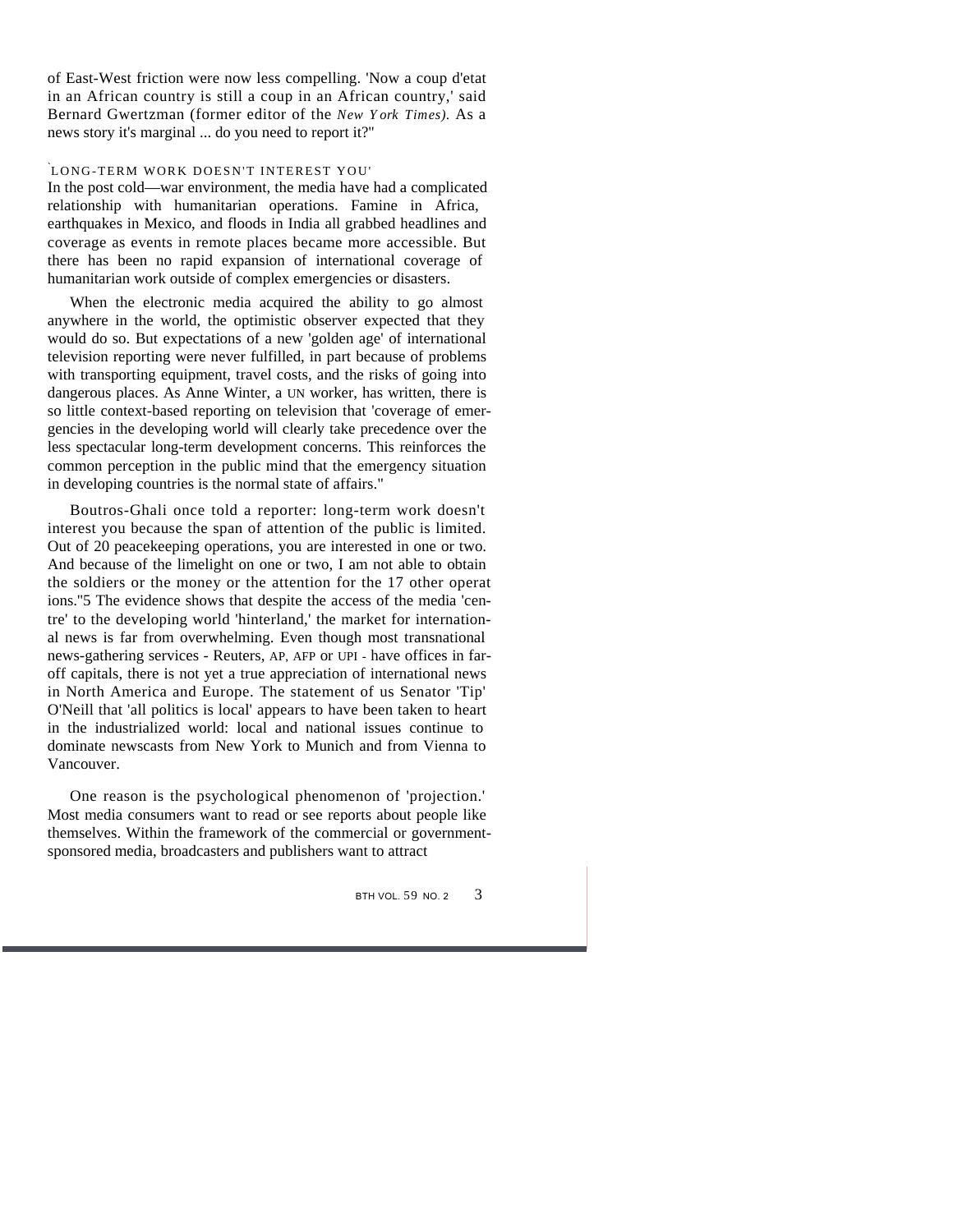the largest audience possible for a programme or publication's advertisers. Demographics also come into play. In the United States, Canada, and most European countries, the dominant racial group is European Caucasians. As *Time* magazine writer Barbara Ehrenreich put it: 'If there were a couple of million blonde, blue-eyed people facing starvation somewhere, the media coverage would be so intense we would know their names ... We'd see them as individuals.' This notion is supported by a report in the *Ottawa Citizen* in May 2001 as the third item on the back page of the first section. Under the heading 'International News': 'Civil War Takes 2.5 million lives,' the story read: About 2.5 million people died in eastern Congo during the country's 21/2-year civil war, an international humanitarian organization says.'

According to Garrick Utley, a former NBC-TV foreign correspondent, the emergence of the vast choice of channels has also had an effect on how the news is reported. 'The decline [in interest for news] has pushed network news producers to the apparently logical, if journalistically undesirable, conclusion that foreign news is expendable unless it is of compelling interest to a mass audience. The new "litmus test" at work is whether viewers [in the producer's opinion] will instinctively "relate" to the story.''7

The role of drama in news reporting is hardly new: as far back as 1963, the executive producer of the NBC Evening News, Reuven Frank, was instructing his staff that 'every news story should, without any sacrifice of probity or responsibility, display the attributes of fiction, of drama.'

In a 1995 study, the Pew Centre for the People and the Press outlined the American media's coverage of international affairs thus: More than 40 per cent of international news stories have conflict or its conditions as the "direct driving event" ... Foreign events and disasters must be more dramatic and violent to compete with national news; Certain regions and topics are under-reported: Africa, South Asia, Australia and the Pacific Islands, agriculture, demographics and education.'"

Although Canadians have shown a greater propensity for consuming international news, the driving interest of most Canadian reporting will be Canadian, or American, involvement in the story. American content is popular, given our obsession with our neighbours to the south and the volume of coverage available from American news services and networks. The Kent Royal Commission on Newspapers calculated in 1981 that most newspapers in Canada devoted about 25 per cent of their 'news' content to international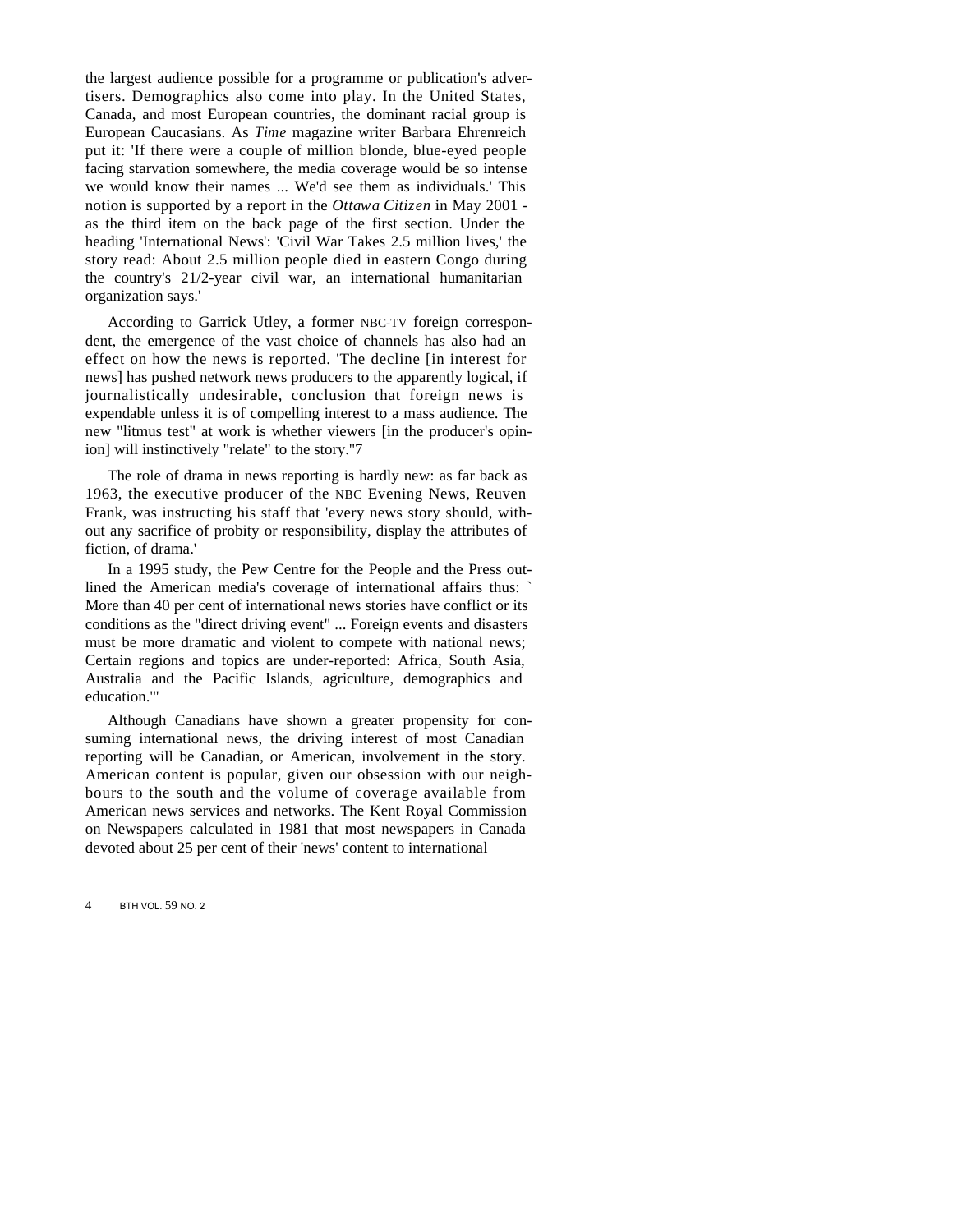issues,' and that is probably accurate today. However, when stories are eliminated that mention a Canadian connection or a link with an event in the United States, the figure drops to less than five per cent on average.

The cause and effect of this lack of interest and lack of market is by and large a low investment in the expertise or the bureaus to provide international coverage. The complexities of covering a civil war, a humanitarian emergency, or a political campaign require journalists familiar with the ground upon which they are standing. Given the lack of resources devoted to international news, the average report from the field is undertaken by a correspondent who is flown in from elsewhere and neither speaks the local language nor knows the local culture and has no contacts to cultivate, aside from official sources. It is not surprising then that most reports focus on the 'how' and not the 'why.'

When asked at a recent CBC foreign correspondents forum in Ottawa about the problem of lack of context in news reporting, as foreign bureaus are closed and correspondents make flying visits to foreign capitals, the simple response was: 'We do our homework, but the CBC needs more money for more resources.' But the problem does not just lie with either homework or scarce resources: to paraphrase Marshall McLuhan: The medium is the problem.' CBC anchor Peter Mansbridge admits he shudders at the number of people who rely on television as their sole source of news, echoing former correspondent Joe Schlesinger, who once said that 'Television is the [news] menu. If you want to eat, go somewhere else.' Television, with its speed and reliance on the visual, implies a lack of context.

#### THE INTERNATIONAL SYSTEM

When the United Nations was founded in San Francisco in June 1945, it inherited many agencies that predated even its predecessor, the League of Nations. These 'specialized agencies,' as they came to be known, owed very little to the UN. The World Health Organization (WHO), International Labour Office (ILO), World Intellectual Property Organization (WIPO) had their own executive boards and budgets. They were not then - and are not now - answerable to the secretary-general of the United Nations and are funded through a combination of member-state contributions (in effect, ` membership dues') and extra-budgetary funding. Add to that mix a plethora of UN organizations - UNESCO, UNICEF, UNEP, and UNDP that are responsible to the secretary-general and have survived despite boycotts and funding shortages. Within neither the UN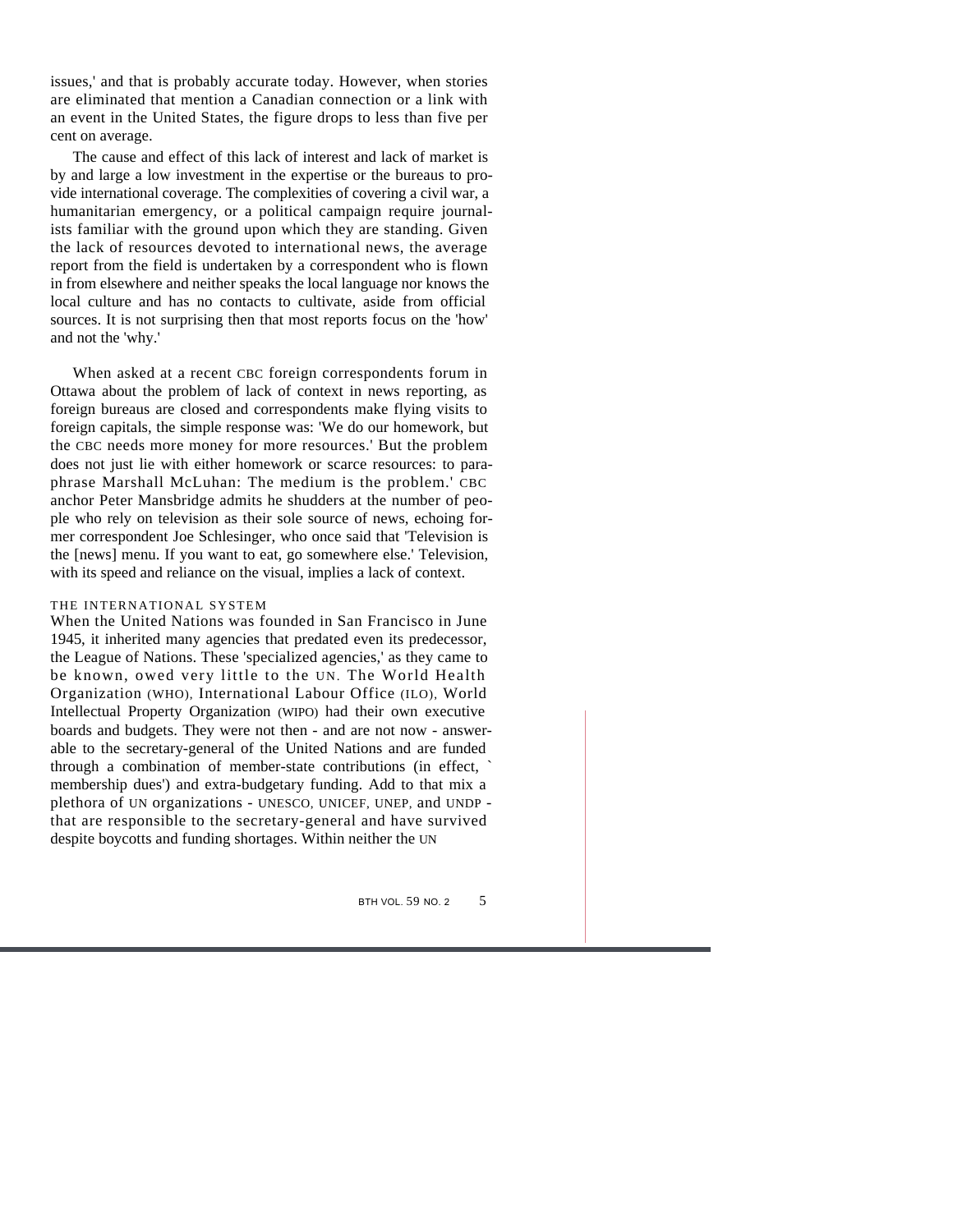organizations nor the specialized agencies is there a process or the desire gradually to merge some organizations with others, or allow them to be `sunsetted' - that is, wound up when they cease to be effective.

However, since the late 1980s it appears that the 'balance of power' in these international organizations has shifted. Funds have begun to flow to those organizations that are perceived to be doing the most work, especially in competition with NGOs. Some have found some issues particularly attractive to the media: globalization, sustainable development, human rights, child labour, and infectious diseases all attract headlines and donor interest. Many organizations and agencies are investing in programmes to deal with those issues. This 'mandate creep' into media-attractive areas has made for complicated relationships between organizations in the UN system and donors. As Ian Smillie, a Canadian humanitarian worker, says: ` Bilateral donors are often the worst instigators of competition and miscoordination, and there are currently 16 different UN agencies with a mandate to work in relief and emergency situations. Until a smaller number are effectively mandated ... these problems will remain.''°

Mike Moore, the former director-general of the World Trade Organization and once prime minister of New Zealand, told me that when he arrived in Geneva in 2000, he was struck by the competition between agencies: 'It was ... surprising when I arrived here - the number of institutions that were almost at war with each other, similar to tribes and political parties back home.'" A 1999 Japanese government report  $12$  recognized the problem of overlapping mandates and called for a review or at least recognition that competition between humanitarian agencies was a problem.

At the same time, bilateral aid began to dry up as governments launched deficit-cutting exercises. Within their official development assistance (ODA) 'envelope,' many G-7 governments have reduced their contributions to the UN and to the specialized agencies, in some cases preferring to undertake their own bilateral programmes. Some agencies like UNESCO have been officially or unofficially boycotted. The end result has been competition among the UN organizations, the specialized agencies, and NGOs for the same scarce funds.

The push for emergency aid further reduces budgets for longterm aid funding, which in turn effectively guarantees the prospect of eventual emergency demands. There are few people who would contradict the notion that the famine in Ethiopia in the 1980s would have been ignored were it not for the compelling images that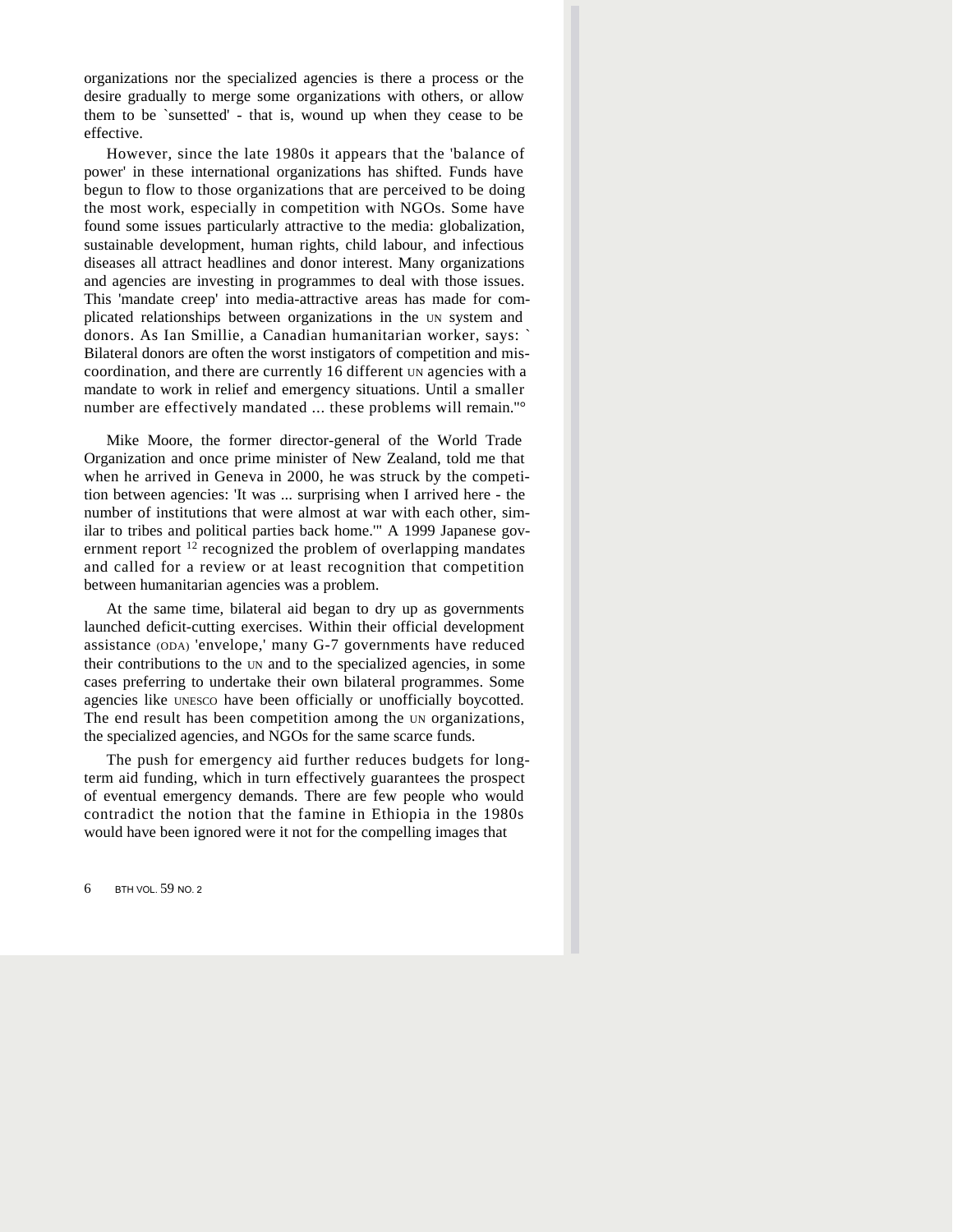appeared on British, American, and Canadian television. But campaigns like 'Band Aid' do not solve the long-term problems. According to Michael O'Neill, a former aid worker, 'Such aid does not develop local capacity to solve the problems that created the famines in the first place, and in the opinion of some assistance specialists, sometimes makes the situation worse.'" Ian Smillie recognizes the failings of the media in his examination of the competition between agencies, noting that some emergencies never become major media events - Angola, Mozambique, Sierra Leone, and Liberia are examples. As a result, 'the ability to respond is limited to whatever unrestricted funding can be raised.'"

#### CASE STUDIES IN AGENDA-SETTING

In the past decade, there have been undoubtedly hundreds of instances of agenda-setting by the news media. I cite here only two of several such instances. Both provide support for the thesis that the UN and the specialized agencies are influenced by the power of the media in setting their courses.

#### *A cautionary tale: Rwanda 1994-6*

When the airplane carrying the presidents of Rwanda and Burundi, Juvenal Habyarimana and Cyprian Ntayamira, respectively, was shot down as it approached Kigali on 6 April 1994, the events that unfolded led to the deaths of 800,00 people in a massive genocide. Within a few months, and again two years later, many of the people responsible for the murders were the objects of a massive humanitarian undertaking, to save their lives, driven by much greater media attention than had been given to the original genocide that they perpetrated. In many ways, the media was a major part of that story.

In June 1994, over a million Hutu escaped Rwanda to the border areas of Rwanda and Zaire in fear of the new Tutsi-led government that had promised to seek out the agents of the genocide. Although there had been some reporting of the massacres of the Tutsis, when calm came to Kigali in June with the change of government, there were far more journalists present to witness the exodus of the Hutu. As a result, photos and video images of starving Hutus in Zaire were much more prominent than similar film of dead Tutsi floating in Rwanda's rivers only a few months before. And the humanitarian agencies arrived to serve these starving 'victims,' among them the *genocidaires.* David Rieff has noted that 'aid workers in Rwanda asserted that the headquarters of several of the most established aid organizations overruled their recommendations not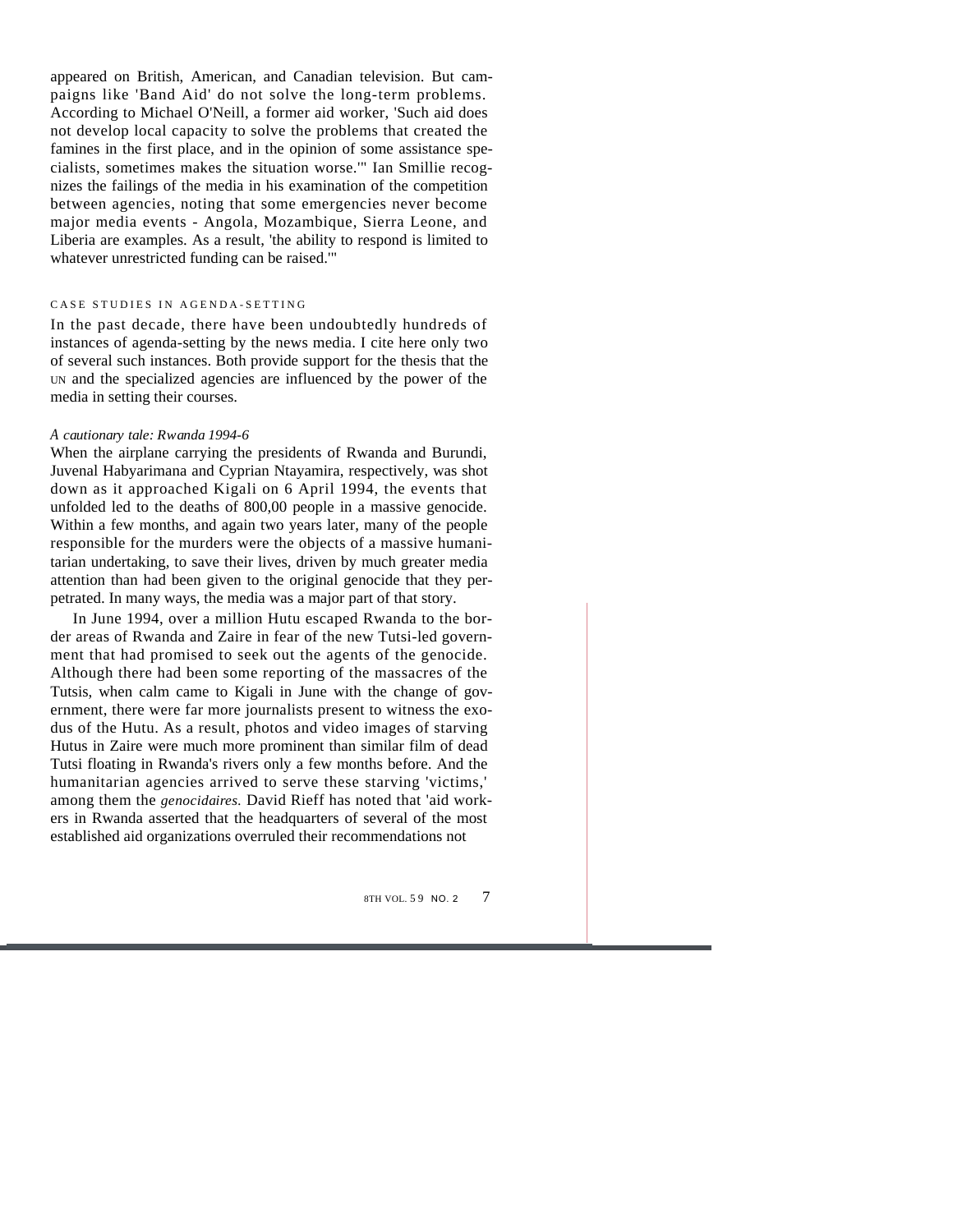to intervene, insisting that if they were not involved, fundraising would be hopelessly compromised.'

At the same time, the Hutu knew that relief aid would be waiting for them in Zaire. Michael Maren, an aid worker in Rwanda, called the competition between agencies a 'relief circus,' adding that ` the word was out in Rwanda that food and medical care existed on the other side. Aid made the exodus possible. Aid made the exodus logical. The killers fled into the open arms of international charity.'

In 1996, a new disaster loomed in Rwanda. The source was the armed conflict between Zairian Tutsis (the *Banyamulenge)* and Hutu gangs in the refugee camps, who controlled the Hutu refugees and prevented them from repatriating to Rwanda. At the same time, civil war was raging in Zaire between the regime of dictator Mobutu Sese Seko and a series of rebel groups (including the *Banyamulenge)* led by Laurent Kabila. The resulting decline in safety and services left hundreds of thousands of refugees with little choice but to move from the camps. The Rwandan government wanted to prosecute many of the people on the other side of the border for the atrocities of 1994, but the international community was reluctant to allow them easy access to the refugees.

The prospect of a major humanitarian undertaking was also a serious challenge for UNHCR, UNICEF, the agencies, and many NGOs, which once again led to competition among them. The ongoing turf war between UN organizations, agencies, and NGOs was fought in the battle for media profile. In a 1998 report on Rwanda, the UN's Office of Coordination of Humanitarian Affairs (OCHA) did not mince words: `The perceived equation is that high-volume operations in media-attractive operations generate visibility, which in turn generates funds, which facilitates expanded operational capacity."

As the UN waited for the refugees to cross the border, the Rwandan government decided to act. Rwanda invited all returning citizens to return to their communes. On 15 November vast numbers accepted the `invitation.' An extraordinary scene unfolded in the international media: a virtual river of African humanity, walking into Rwanda, beyond the reach of the humanitarian agencies. Criticized for not protecting the refugees when they were in the camps, UNHCR was now excoriated by donors for not providing secure shelter in Rwanda. As a result, there was a decline in donations of several millions of dollars, <sup>16</sup> which in turn led to the layoff of several thousand UNHCR staffers and restricted operations.

Years later, the high commissioner for refugees, Ruud Lubbers, reflected on this phenomenon. 'It is true, when you depend on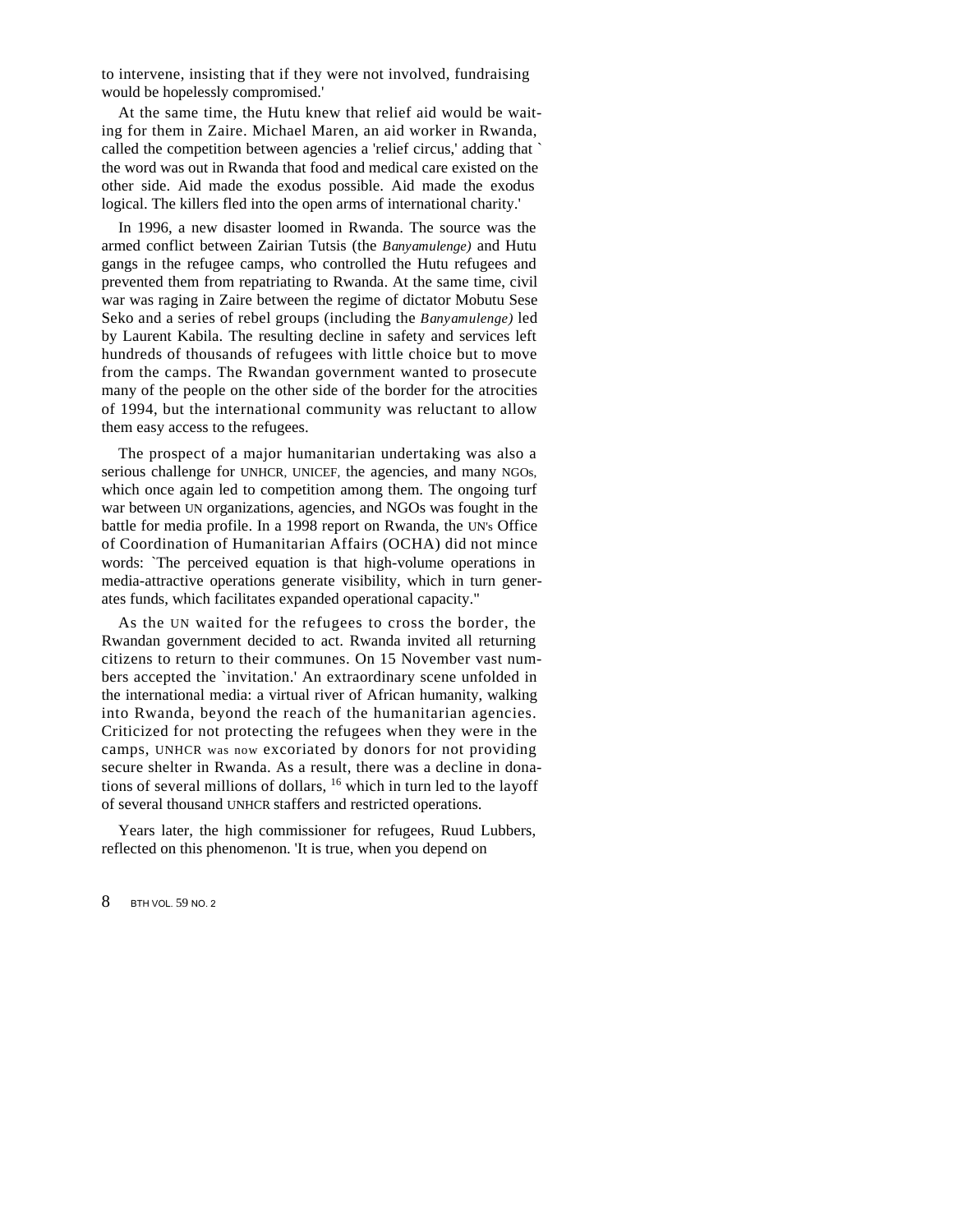voluntary contributions, the media play an enormous role to activate politicians to go to parliament or to cabinet to make a plea for money for a big operation. But if the big operations are not there or are not perceived to be big - it's much more difficult [to operate the organization"' The OCHA acknowledged this phenomenon in its 1998 report when it concluded that, not only in the Great Lakes region, but right across the UN system, 'the phenomenon of competition for visibility is one which has grown to proportions where it undermines perceptions of the motivation of humanitarian action.'

For their part, the news media never really got the story right: they were hardly present when the killings occurred in April 1994, and, following the American lead, did not call it genocide. Then they provided sympathy and support for the *genocidaires* in June of that year. In 1996, when the same killers returned as refugees to face justice the media reported only on the short-term issue of the return and the logistical challenges it presented.

Three years later, UNHCR (and the other agencies) would regain positive media profile and enormous donor support when it became responsible for refugees from the conflict in Kosovo. That war attracted the media attention, involvement, and investment of North Americans and Europeans alike. One could be forgiven for wondering if the reason was the similarity in appearance between the refuges and the large percentage of the media audience.

#### *Arsenic in Bangladesh: losing the race against time*

In 1970 and 1971, East Pakistan was devastated by a cycle of calamities rarely imagined, even in the poverty and squalor that had been the hallmarks of life in south Asia in the middle of the 20th century. A cyclone devastated the main city of Dhaka and surrounding villages, killing a million people almost overnight. As the ground water became excessively polluted with the bodies of the dead and the excrement of the living, cholera and dysentery claimed the lives of tens of thousands more. War followed this devastating cycle, as Pakistan attempted to maintain control over its breakaway province. Millions were dislocated, and tens of thousands died in the fighting.

Over the few short years of this ongoing disaster, the dead totalled some 10 million. Bangladesh (`Bengal nation'), the country that emerged from the struggle, soon became synonymous with poverty and despair. A country desperate for some good news found it in the promise of UNICEF and other agencies to assist the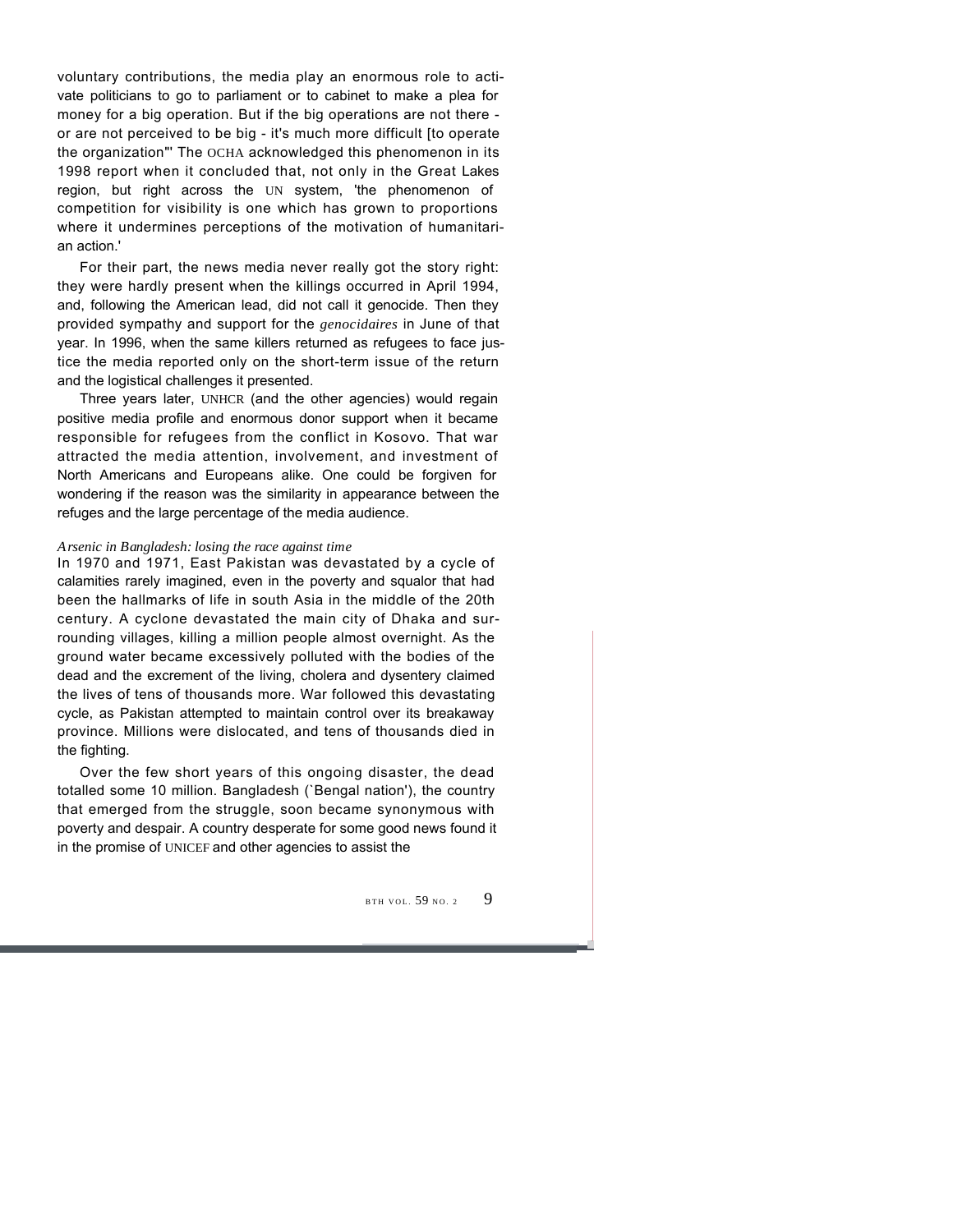Bangladeshi to dig shallow tubewells as a source of fresh water. The wells were relatively simple to dig, and required a depth of only 25 metres to be fully efficient in providing fresh water.

By the 1980s, millions of wells had been built (by 2002, the calculation was over ten million). In 1985, the first case of arsenicosis arsenic poisoning - was reported in western Bangladesh, even though there was no evidence of arsenic present in the area, either in nature or in industrial applications. Gradually, more cases began to surface of people suffering gangrene or liver problems, with the telltale spots that indicated arsenicosis. Five years after the discovery of the first arsenicosis cases, UNICEF published a thorough analysis of its tubewell programmes in Bangladesh, India, and Nigeria. *From Handpumps to Health* makes no mention of arsenic.

In time, tests were conducted to determine the source of the arsenic poisoning. Trace amounts of arsenic were indeed found in the tubewells - between 10 and 100 parts per billion, above the WHO standards, but almost undetectable without sophisticated testing equipment. Eventually, it was discovered that the naturally occurring arsenic was the product of the erosion of arsenic-bearing sediments into the land when the Himalayas began, millions of years ago.

UNICEF then undertook a series of pilot projects to test wells in various areas of the country, mitigating arsenic contamination in the wells, and experimenting with new technologies. Experts from around the world were brought in to work on the problem. The section of UNICEF Bangladesh once responsible for water and sanitation was 'ramped up' to provide alternative sources of fresh water through the filtering of arsenic. The organization sought research on the causes and the means of solving the problem before raising the funds necessary to solve it. In the first stages of the discovery of arsenic contamination, reporters from a variety of media flocked to Bangladesh to cover the story. The reviews were not good.

In an article in the *New York Times,* Barry Bearak speculated that ` if this were the United States, they'd call out the National Guard and get everyone bottled water.'17 CNN's Christiane Amanpour, on special assignment for CBS's flagship public affairs program, *60 Minutes,* produced a piece titled 'With the Best of Intentions.' While the report was balanced in showing the problems of disease that the tubewells had solved, it did nothing to counter the impression that UNICEF was at fault: `No one suspected that the clear water in the new wells would simply replace one poison with another,' she said. Later that year, Susie Emmett of BBC News portrayed the arsenic crisis as the `world's largest case of mass poisoning.'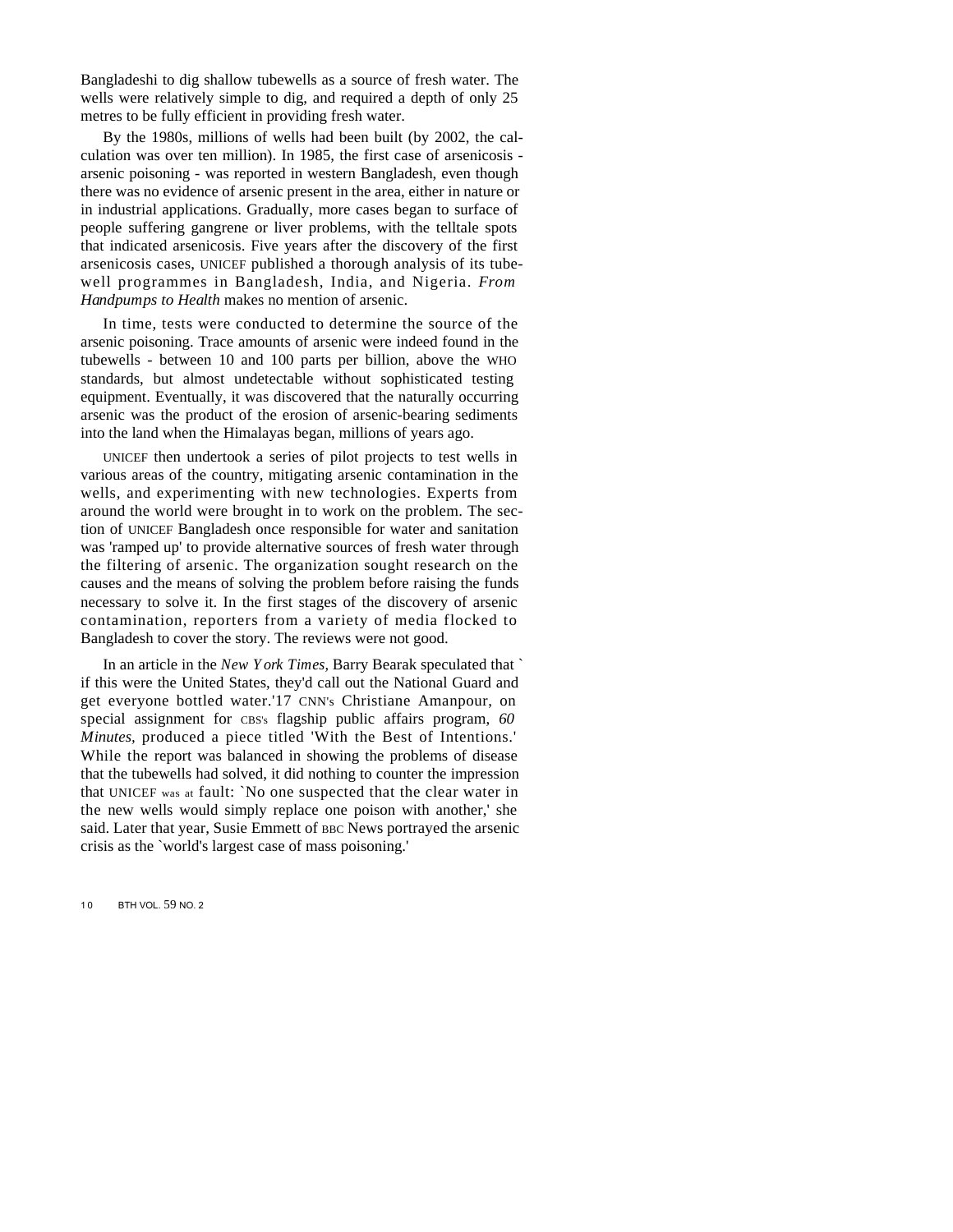In response to the negative reporting, UNICEF Bangladesh decided to pursue an aggressive media strategy, and in March 2000 I began to work on a programme of public awareness of the efforts being undertaken by UNICEF to deal with the arsenic crisis. Senior executives talked of being on a 'war footing' on arsenic contamination. Over two months, materials were developed to be shown abroad and at fund-raising events. The media campaign was to be delivered as part of a donor strategy that would involve an extensive tour of industrialized country capitals in Europe and North America. The theme was 'The Race Against Time.' One op-ed piece read: 'This is a race against time, for time itself is our enemy: if we test wells and provide alternatives quickly, research shows that the symptoms of arsenicosis can be reversed. If not, millions of men, women and children will become sick and die.'

The strategy focused on raising us\$22 million to 'kick-start' the arsenic mitigation work. The assessment of UNICEF Dhaka was that the issue of blame for the development of the tubewells was no longer a factor. The challenge, as expressed at a meeting of the World Bank, UNICEF, and Bangladeshi social agencies at the Dhaka community hospital in May 2000 was to 'solve the problem,' not to be concerned with blame.

When the media strategy was submitted to UNICEF in New York, the reaction was negative. Conditioned by coverage of the issue in previous years, headquarters feared a frontal media attack on UNICEF's reputation, which could affect donations. In a memorandum from UNICEF New York's assistant director of communications, in consultation was other senior executives, orders were sent to 'spike' the aggressive media and public awareness campaign. According to the memo, ` there was a consensus that an aggressive campaign was not required.' The rationale was that 'this was a campaign that would last at least a decade' and that no one in New York liked the theme of 'The Race Against Time,' which was 'not only cliched, but also inappropriate.'

The memo also suggested that this was not a 'genuine emergency' along the lines of disasters such as that in the Horn Of Africa. Echoing the *Times* report in 1998, the memo read: 'If this were really an emergency, we would be providing bottled water' to the millions of people suffering from arsenic poisoning. The suggestion that the media would be 'sympathetic' to the extensive work under way to develop alternatives was 'naive and simplistic.' UNICEF normally was able to place only three op-ed articles per year in the *International Herald Tribune* and the *New York Times;* those placements were being saved for other (more important) issues.'18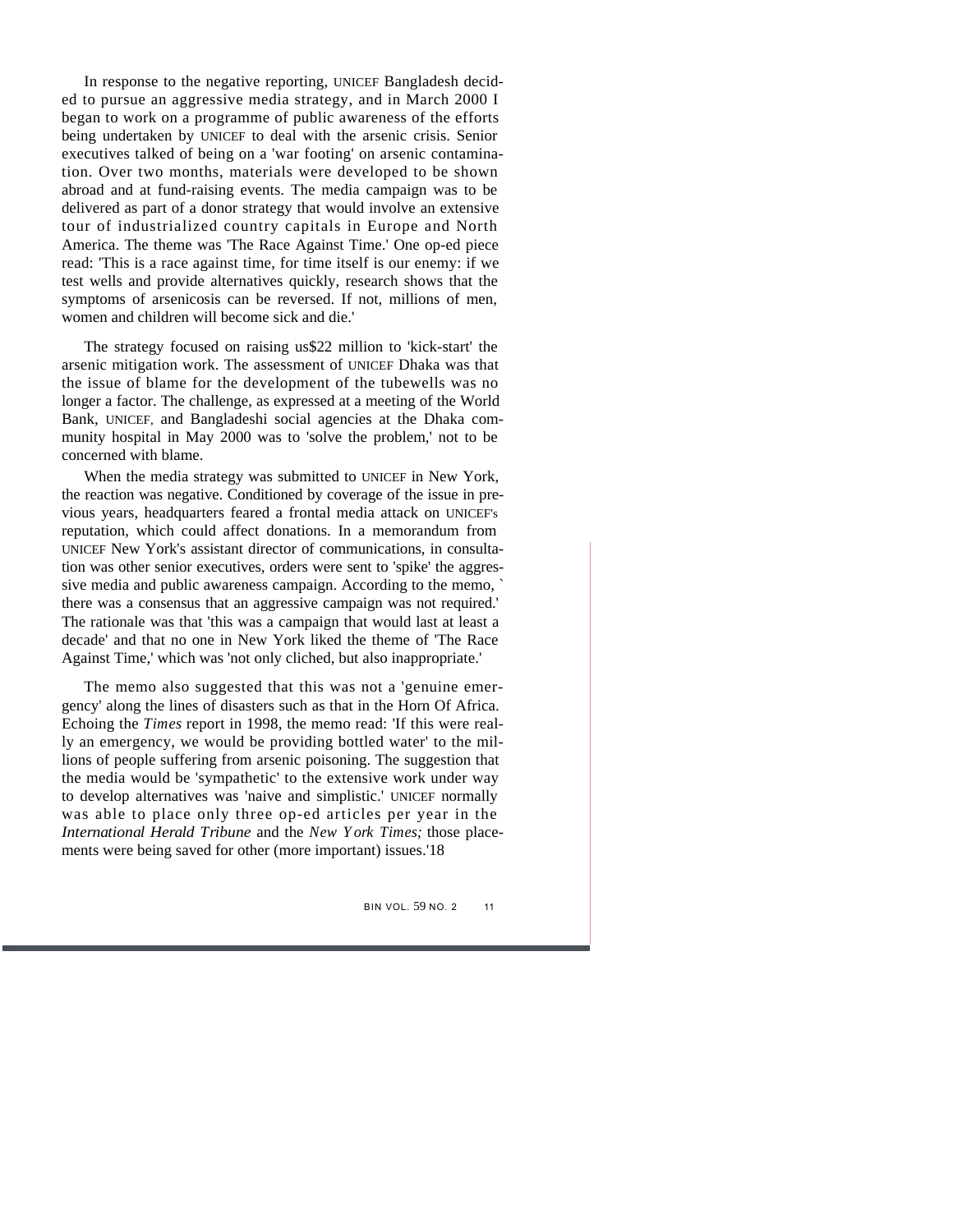A new media plan was drafted, eliminating any proactive media campaign; the materials and the campaign to raise funds and donor awareness was shelved. The arsenic committee met less frequently, and UNICEF gradually withdrew from its frontline position on the issue to allow the World Bank to take the lead.

In the *New York Times* of 14 July 2002, Bearak wrote of his trip back to Bangladesh four years after the arsenic crisis had begun. He found many of the same problems, more deaths, and little being done by the international community. In an ironic turn of phrase, he wrote: The race against time has gone badly. In the four years since The New York Times first looked into the situation, the nation's arsenic mitigation project has been hobbled by the unforeseen problems of so unprecedented a crisis ... Most of the country's estimated

11 million wells have yet to be tested. Most stricken villages are absent solutions.'19 There was little mention of UNICEF, however. Clearly New York's strategy of keeping a low profile had worked.

DOES THE MEDIA SET THE AGENDA - AND SHOULD IT?

There is a consensus among some academics that the media, particularly television, have agenda-setting propensities, but not policydirecting capacities. Many analysts appear reluctant or are unable to show a clear link between the role of the media and the shaping of policy. But leaders in democratic societies - who are, after all, dependent on the whims of a fickle electorate for their jobs - have long known that they have to take into account the role of public opinion. The corollary to this statement must be that the most important decisions are those that are not popular. If every decision made by a government was solely based on short-term political considerations, there might be no income taxes, no police, no infrastructure, no war (or war all the time). But we accept constraints such as taxes or police as necessary in order to coexist and to avoid anarchy.

As both Marshall McLuhan and Neil Postman have illustrated, it would be extremely naive to think that our attention to and relationship with the news media over the past century have not transformed us as human beings. The news media's ubiquity, especially in the industrialized world, has made us more aware of the world at large - and that includes all of us in Western society, leaders and followers, the best educated and the least literate.

While some analysts take issue with the suggestion that the media have an influence in shaping a nation's foreign policy, they are not as troubled by their role in shaping international organizations.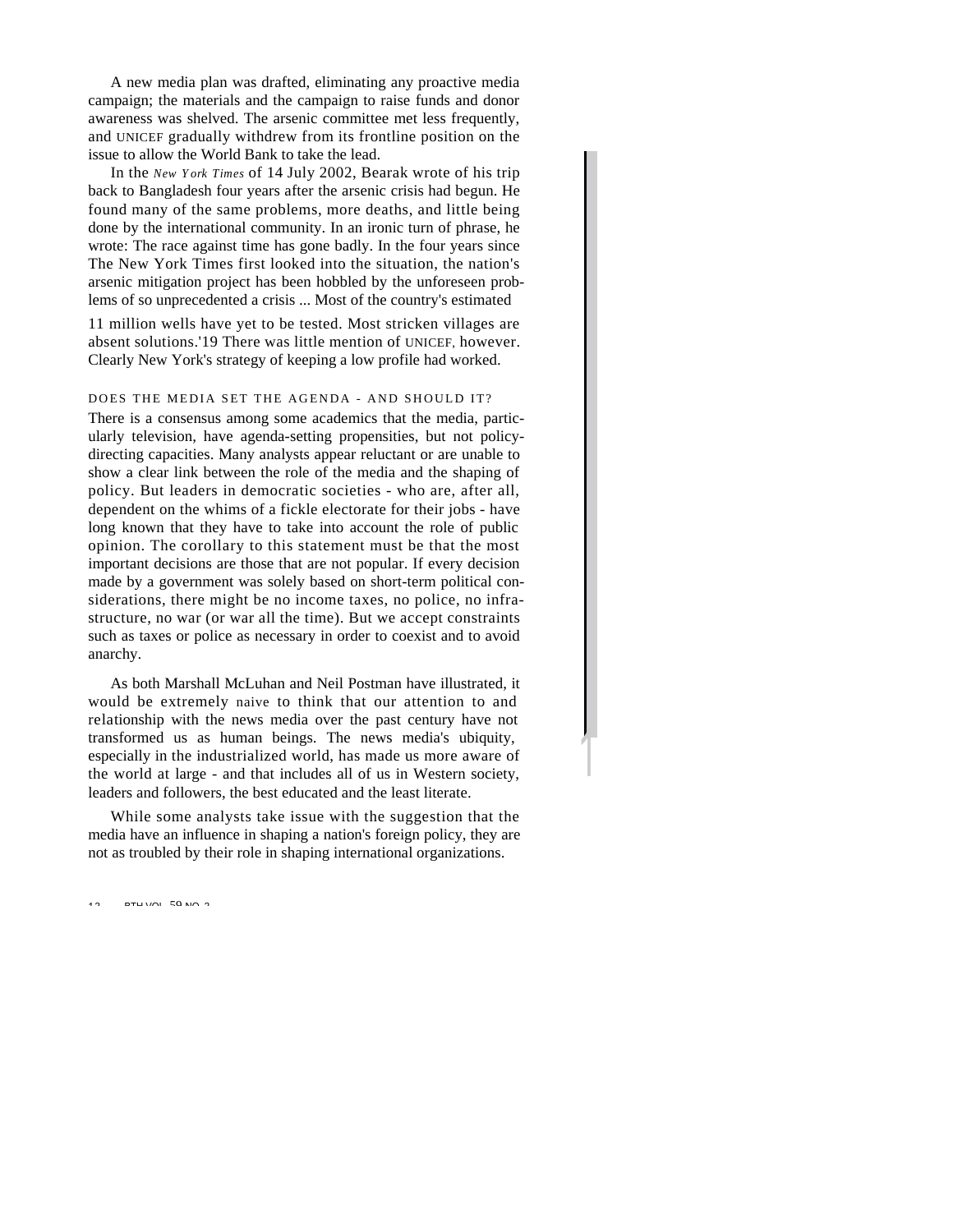Nik Gowing of the BBC contends that real-time TV reports appear to be most influential when they deal with humanitarian crises. When the media show images that almost scream out for leaders to 'do something,' it is often easier to respond with a humanitarian initiative than to worry about the long-term root causes or a costly military effort where there is no active self-interest.

In the emerging mobility of the 20th century, the so-called ` father of public relations,' Edward Bernays, believed that the American public would be less grounded in the narrow parochialism of their pasts. The undermining of their prejudices would result in greater susceptibility to the power of suggestion. The success of Bernays's work can be clearly identified in the multi-billion dollar public relations industry that he spawned. PR fundamentals are based on the ability to shape behaviour by constantly adjusting strategy and tactics to match the prevailing ethos - and that is what leaders attempt to do.

The cynical comment of the 19th century French politician, Alexandre Ledru-Rollin, at the barricades – 'I am their leader. I've got to follow them' - is not dissimilar to Bernays in the context of modern political and media strategies. It would be almost unthinkable to elect a leader who was not acutely aware of the effects and demands of media and public relations and who did not have the extensive skills required to apply that awareness. As Robert McNeil suggests: 'Governments in office cannot chuck the image-making habit. Increasingly, government policy is marketed by images. The making of foreign policy becomes, in part, a contest of images.'

If that is true of elected leaders, it quite clearly must be the case with appointed or elected heads of organizations. Although their mandates are not circumscribed by the ongoing exigencies of electoral politics, they are still public figures with significant responsibilities and the budgets to go with them. Without the daily requirements of a legislative question period, a board of directors responsible to shareholders, or the give-and-take of a system of checks and balances, they are provided with extraordinary powers unlike those of the private or public sectors.

The greatest measure of the success of these leaders becomes their ability to attract funds and world attention to their causes. As a result, more and more people with expertise in politics and public relations are being brought in to manage international organizations. At present, many of the heads of the most important UN organizations and specialized agencies are former political leaders, and until recently four of them were former heads of government.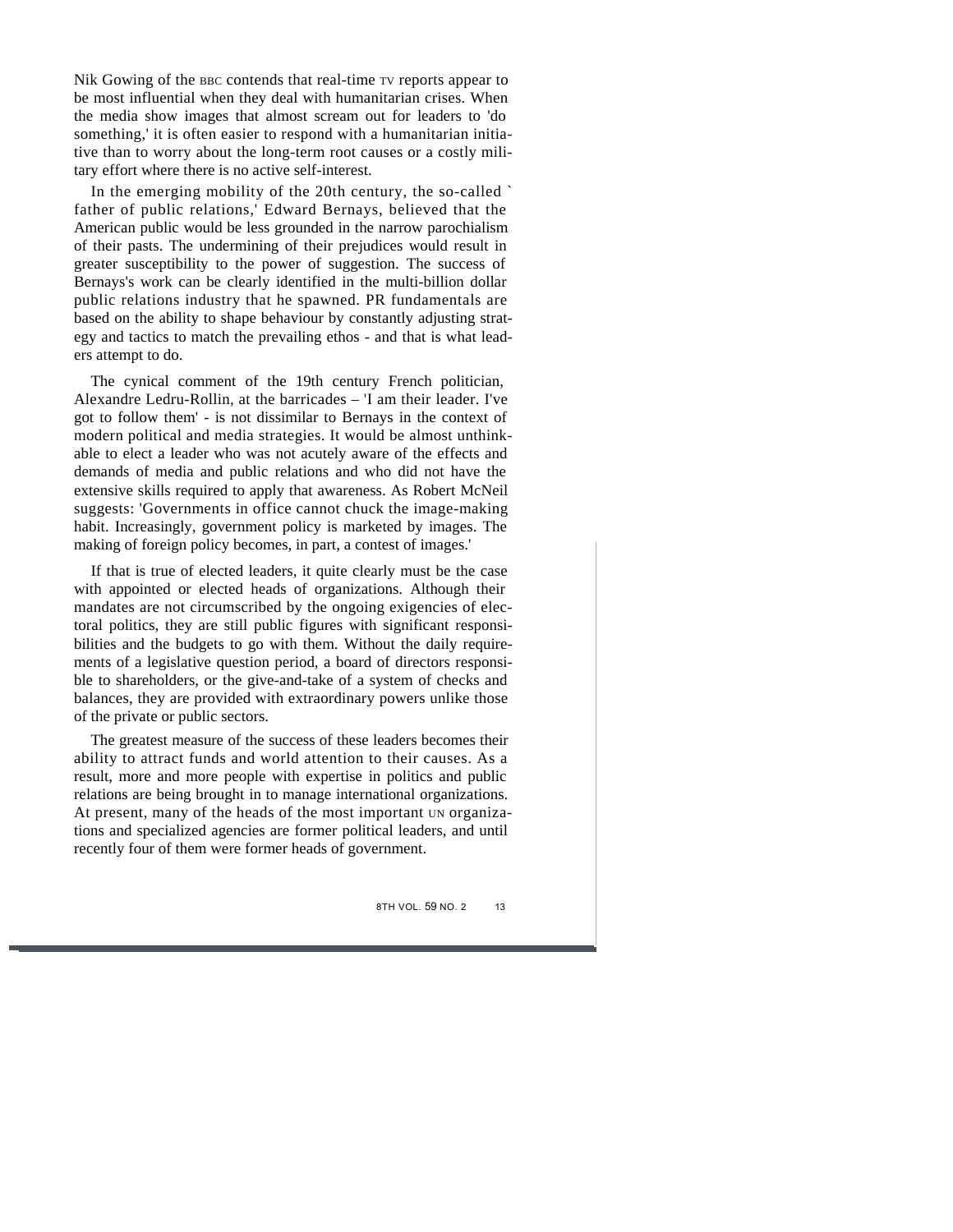WHO's Gro Harlem Brundtland was prime minister of Norway in the 1980s and 1990s. She believes the move to appoint former politicians is a trend that can 'be very helpful' in advocacy campaigns and in ensuring influence. UNICEF's Carol Bellamy says there is an enormous value in having former politicians in the top positions at the UN agencies. Canada's ambassador to the World Trade Organization, Sergio Marchi, an experienced politician himself, sees former political leaders in charge of UN agencies as an asset because 'they know the media game quite well from their own perspectives, but they' ve come a long way [and know] the needs of the media.' It is a natural step to presume that the appointment of former political leaders to positions of influence in the international field is linked to their profile and their familiarity with the media.

But if the media carry such influence in international decisionmaking, does 'the tail wag the dog' - that is, can the superficial trump the substantive in a detrimental way? The answer must be a qualified yes. In my case studies, decisions were arrived at and policies were shaped with serious consideration of the media's influence. In Rwanda, the media's ability to attract humanitarian intervention for the *genocidaires* and the competition for media attention by agencies is recognized as a bleak chapter in the UN's history.

UNICEF's decision to avoid potentially negative news media treatment of the issue of arsenic contamination in Bangladesh wells might be rationalized as a case of 'once burned, twice shy.' But UNICEF's mandate is to serve women and children in emergencies. Not acting in an emergency is an abrogation of the organization's mandate.

#### CONCLUSION

Obviously, then, the media can and do set the agendas of the humanitarian agencies and their work. The question remains: should they? As a strategic approach, responding to the media agenda can mean the difference between financial failure and success. But setting one's agenda in anticipation of what will prove popular or mediafriendly is a denial of the notion that one should do the 'difficult' jobs well.

Newspaper claims that they offer 'history on the run' are absurd in today's desire for vacuous electronic immediacy over substantive context. A lack of insight on the part of reporters, the impact of sights and sounds from complex emergencies, the brevity of 'news cycles,' and the temptation to seek funding to maintain operations in the face of competition have all made meeting short-term funding goals a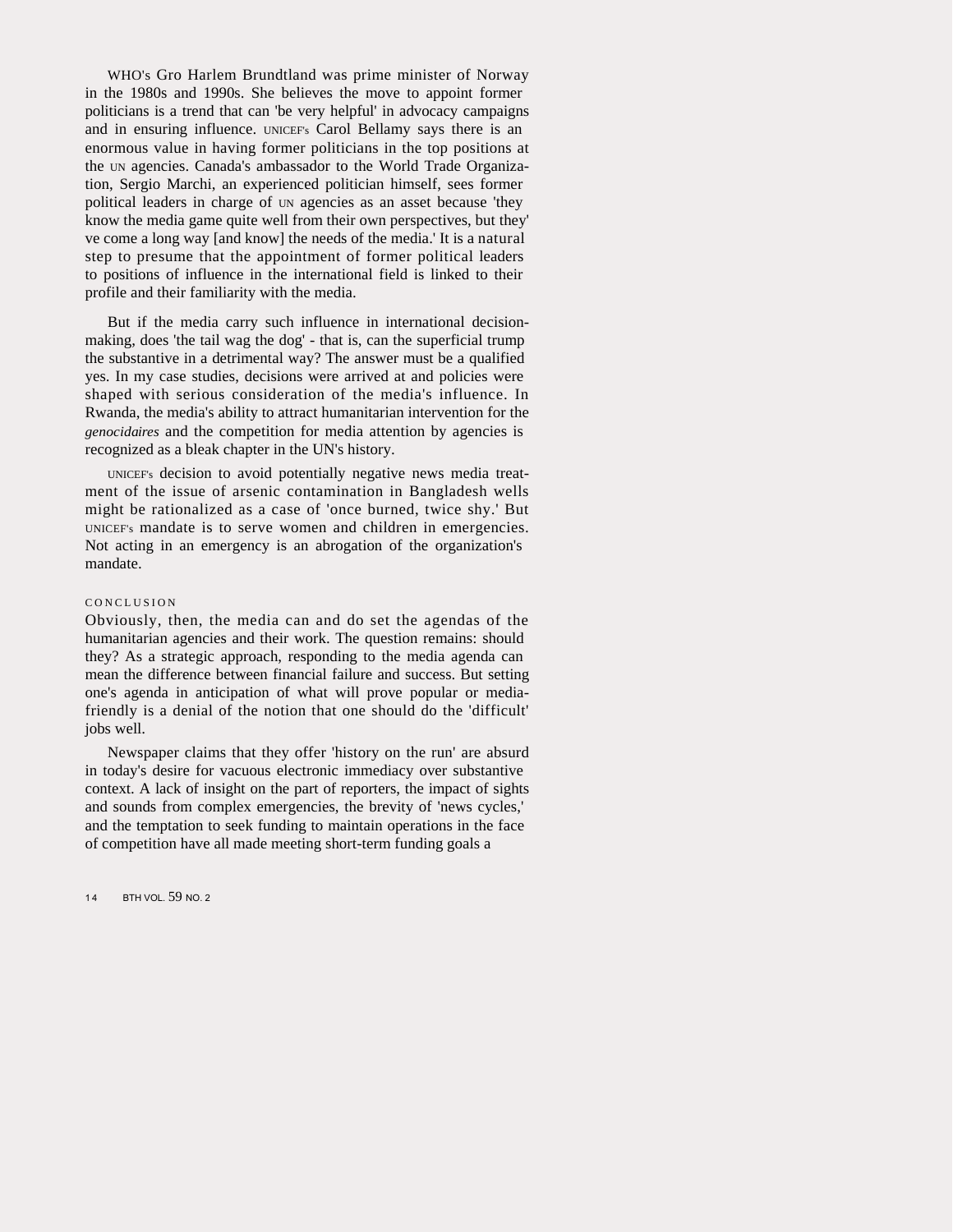necessity, not a luxury, for many UN organizations and specialized agencies.

If short-term goals are given priority, where does that leave the long-term goals and the necessary but unattractive elements of UN mandates? Water, sanitation, and nutrition programmes are fundamental building blocks in the maintenance of life, but by and large they do not receive the attention or the funding they should. In the competition for media attention and donor funding, the mundane tends to be set aside for the newsworthy. Nigel Fisher, UNICEF's special representative in Afghanistan, acknowledged that media attention and long-term planning are in conflict. Asked if it made him angry that 'it takes a war to get attention to Afghanistan,' he admitted that 'when a crisis breaks you get a lot of global attention and media attention and a lot of donor support. The problem is to try and sustain that past the initial crisis when the bombardment stops and the TV cameras go away.'

Many modern economists see free and open competition as the most efficient way of separating things of value from those that are to be considered inferior. But there are two problems with 'quasi-Darwinian' competition at the UN: first, UN mandates are expected to be within exclusive areas of jurisdiction (so that in a perfect world there would be no 'mandate creep'). Second, the agencies are expected to undertake difficult and sometimes unpopular projects over the long term. The criteria applied by the media (short-term goals and priorities based on image) or competition for power and profile are quite clearly counter-productive to these objectives.

Genuine leadership at the heads of these organizations, and in the executive offices of the countries supporting them, must recognize the egregious influence media impose on UN operations. Only when the problem is recognized can it be solved. Clearer mandates, more intense co-ordination to prevent competition, and the support of member-states to circumscribe responsibilities would be important first steps. Alternatively, co-ordinating media efforts among NGOs, the UN, and the specialized agencies would go a long way towards establishing international priorities in the minds of journalists and opinion leaders in a calculated, strategic, and substantive way.

At the same time, the media must take up the greater study of international organizations as part of their mandate to inform the public effectively - beyond those who are already interested or involved. Better training for journalists, greater dedication of resources to complex issues, and assigning reporters with a view to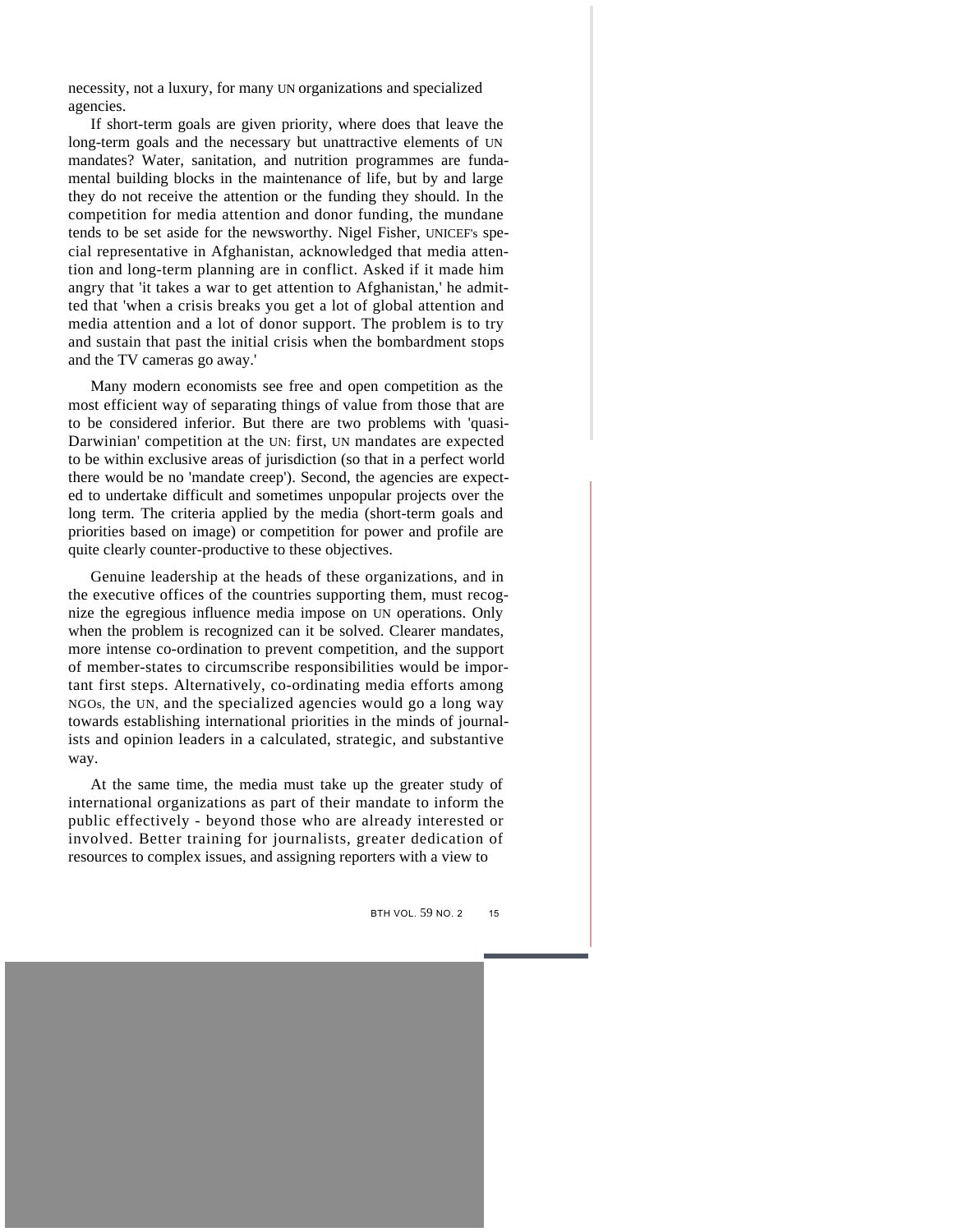long-term understanding of the region, territory, or country to which they are assigned should be part of their mandate. Garrick Utley says there is too much 'dashing around the world' by journalists, and he suggests that in future reporters will be judged 'on the quality and depth of knowledge he or she possesses.'

But, as Walter Lippmann noted, even if there are changes in the media's approach, 'the press is no substitute for institutions. It is like the beam of a searchlight that moves restlessly about, bringing in one episode and then another out of the darkness into vision. [Leaders] cannot do the work of this world by this light alone. They cannot govern society by episode, incidents, and eruptions.'20

It is up to the United Nations and its agencies to operate with a ` steady light of their own,' rather than falling prey to the shifting interests of the media. It is that lack of focus, sacrificed for timeliness an engaging if frustrating attribute of the media - that is leading to a lack of context in donors and the general public. This, in turn, is drawing the UN, the specialized agencies, and many NGOs to seek the most attractive aspects of their mandates and to neglect the harder work in a way never envisaged by the founders of the UN. Without some determined action, this trend will continue.

The media will always have an influence on the way policies are shaped, decisions are made, and actions are taken, especially in humanitarian work. But despite their crucial role in scrutinizing issues and informing the public, they should not be the sole determiners of power, profile, prestige, or profitability on the international stage. It is up to the people who care about the respective roles of the United Nations, its organizations, and the specialized agencies to ensure that all continue to function as they were intended: to serve the international public interest and to advance the cause of a better world. Genuine leadership in nations and in organizations must take into consideration the influence of the media in shaping opinion and policy - because that influence is a huge factor in the process.

For the UN, its organizations, and the specialized agencies, the media can be as important as any issue or any financial or logistical factors of a crisis when making an assessment about how to manage that issue or crisis effectively. However, at other times, when one must choose between long-term policy and short-term media agendas, the leaders of the UN and its agencies have no choice but to operate with a sense of a higher responsibility, to choose the policy that ensures the long-term betterment of humankind, whatever the consequences.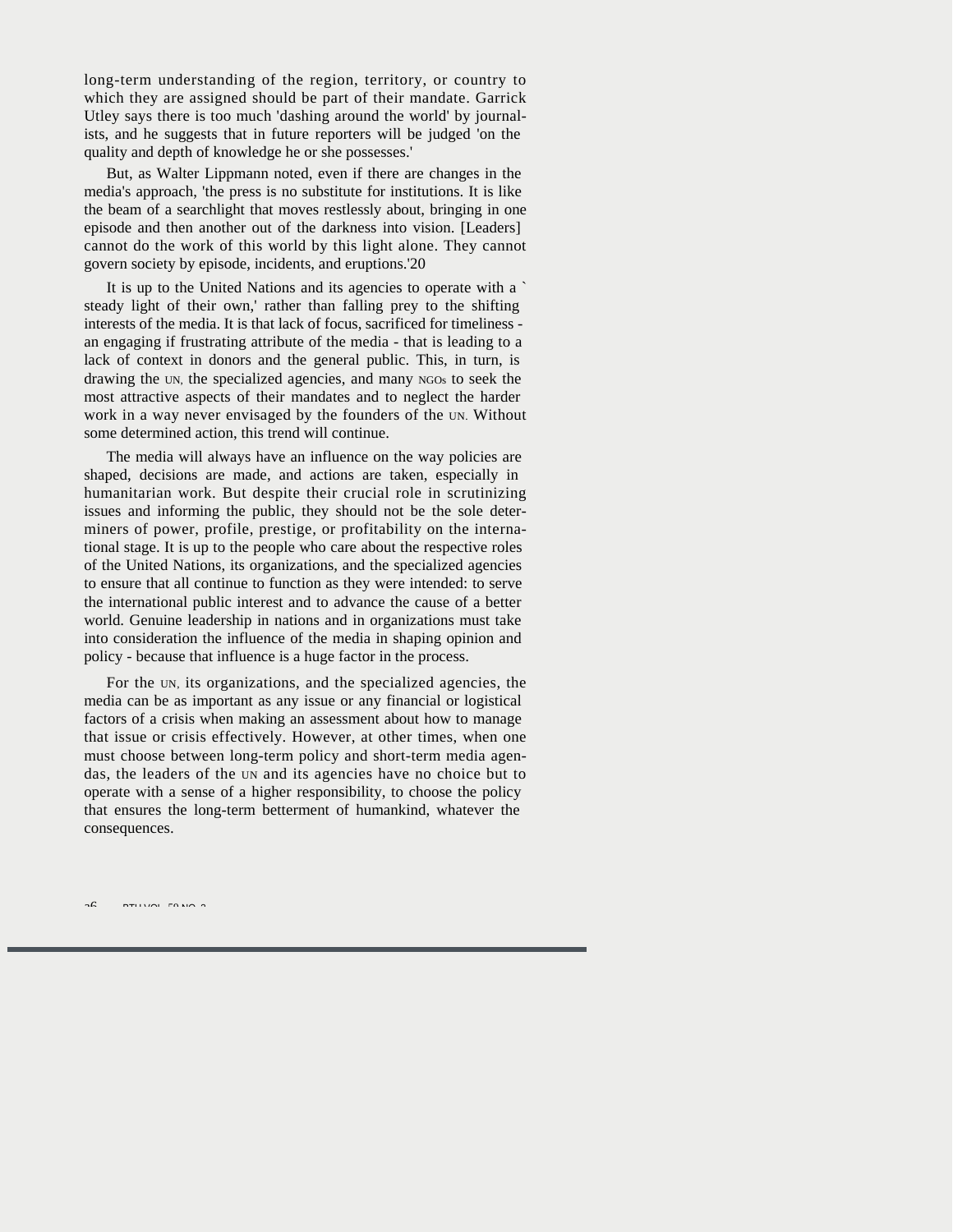ENDNOTES

1 CNN archives, CNN website [http://www.cnn.com].

2 "The UN has been a success" — an interview with the secretarygeneral,' *Time Magazine,* 23 October 1995.

3 Quoted in Warren Strobel, *Late-Breaking Foreign Policy* ( Washington DC: United States Institute for Peace 1997), 66.

4 Anne Winter, *Is Anyone Listening? Communicating Development in Donor Countries* (Geneva: UN Non-Governmental Liaison Service 1996), 13-14.

5 "'The UN has been a success."'

6 Quoted in Susan Moeller, *Compassion Fatigue* (New York: Routledge 1999), 22.

7 Garrick Utley, 'The shrinking of foreign news,' *Foreign Affairs* 76( March/April 1997), 7.

8 Quoted in Moeller, *Compassion Fatigue,* 18.

9 Royal Commission on Newspapers, 1981, 125.

10 Ian Smillie, *The Alms Bazaar* (London: IT Publications 1995), 118.

11 Unless otherwise noted, quotations in this article are from personal interviews conducted by the author between June 2001 and May 2002.

12 Koichiro Matsuura, 'Revitalizing the U.N. specialized agencies,' Government of Japan website: [http://www.mofa.go.jp/policy/culture/unesco/un-matsuura.html]

13 Michael O'Neill, *The Third America: The Emergence of the Non-Profit Sector in the United States* (London: Jossey-Bass 1984), 125.

14 Ian Smillie, *Relief and Development: the Struggle for Synergy* ( Providence RI: Thomas J. Watson Institute 1998), 39.

15 UNOCHA, Strategic Humanitarian Coordination in the Great Lakes Region 1996-1997, an Independent Study for the Inter-Agency Standing Committee, 1998, item 144; available at hup: //www.reliefweb.indocha\_ol/pub/greatlalc/

16 *Ibid. items* 4 and 5.

17 Barry Bearak, 'New Bangladesh disaster: wells that pump poison,' *New York Times,* 10 November 1998.

18 Author's notes, UNICEF memo, May 2000.

19 Barry Bearak, 'Bangladeshis sipping arsenic as plan for safe water stalls,' *New York Times,* 14 July 2002, Al.

20 Walter Lippmann, *Public Opinion* (New York: Free Press 1922), 229.